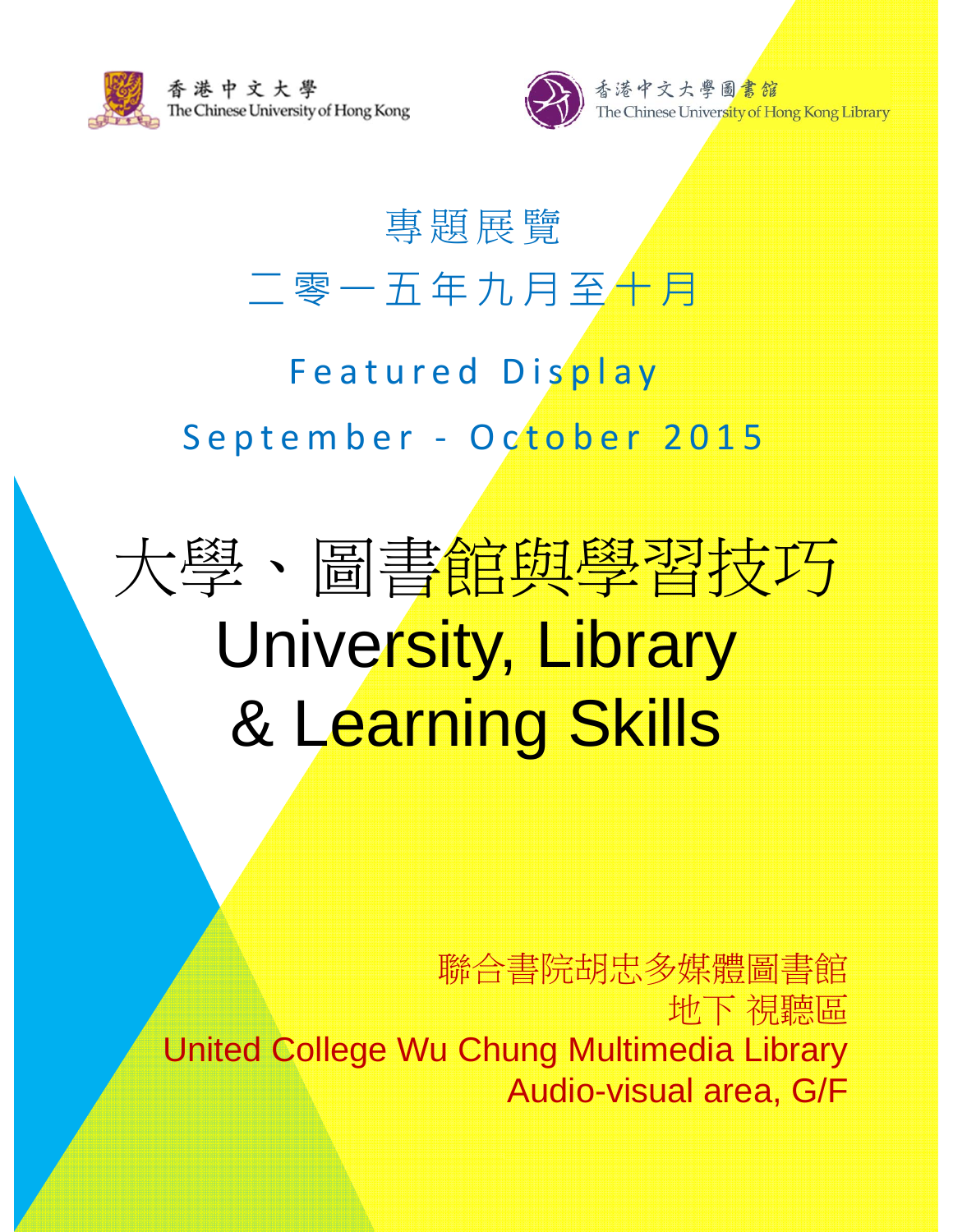# 認識中大 About CUHK

#### 中大簡介

香港中文大學(中大)成立於1963年,為研究型綜合大學,以 「結合傳統與現代,融會中國與西方」為使命,蹈厲奮發,志 在千里。中大師生來自世界各地。我們也有廣大的本地和海外 校友組織,聯繫身在世界各地的中大畢業生。

#### **Introducing CUHK**

Founded in 1963, The Chinese University of Hong Kong (CUHK) is a forward‐looking comprehensive research university with a global vision and a mission to combine tradition with modernity, and to bring together China and the West. CUHK teachers and students hail from all around the world. CUHK graduates are connected worldwide through an extensive alumni network.



Source: CUHK Website http://www.cuhk.edu.hk/ & CUHK Information Services Office http://www.iso.cuhk.edu.hk/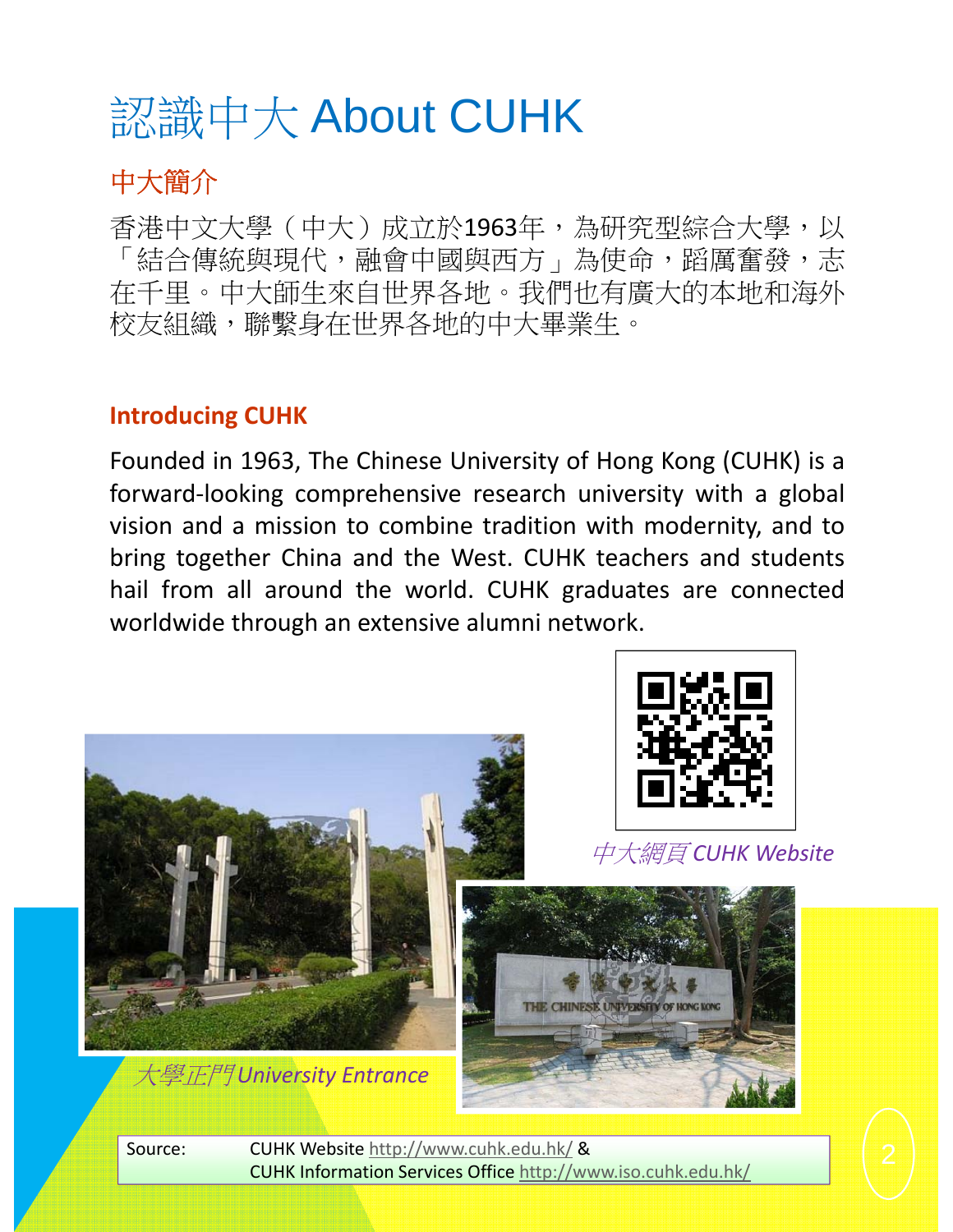## 認識中大 About CUHK

#### 校園環境

中大校園面積一百三十七點三公頃,俯瞰吐露港,是全港最寬 廣、最綠意盎然的校園。為滿足學習與生活所需,校內有齊備 的設施,包括一流的圖書館,另有文物館、音樂廳、游泳池、 運動場、網球場、壁球場、水上活動中心和健身室等。

#### **Campus Environment**

Our beautiful 137.3‐hectare campus overlooking Tolo Harbour is the largest and greenest in Hong Kong. It houses a range of facilities essential for an all‐round campus experience, such as world-class libraries, art museums, music halls, swimming pool, sports fields, tennis courts, squash courts, water sports centre and gymnasiums.



林蔭大道 *University Mall*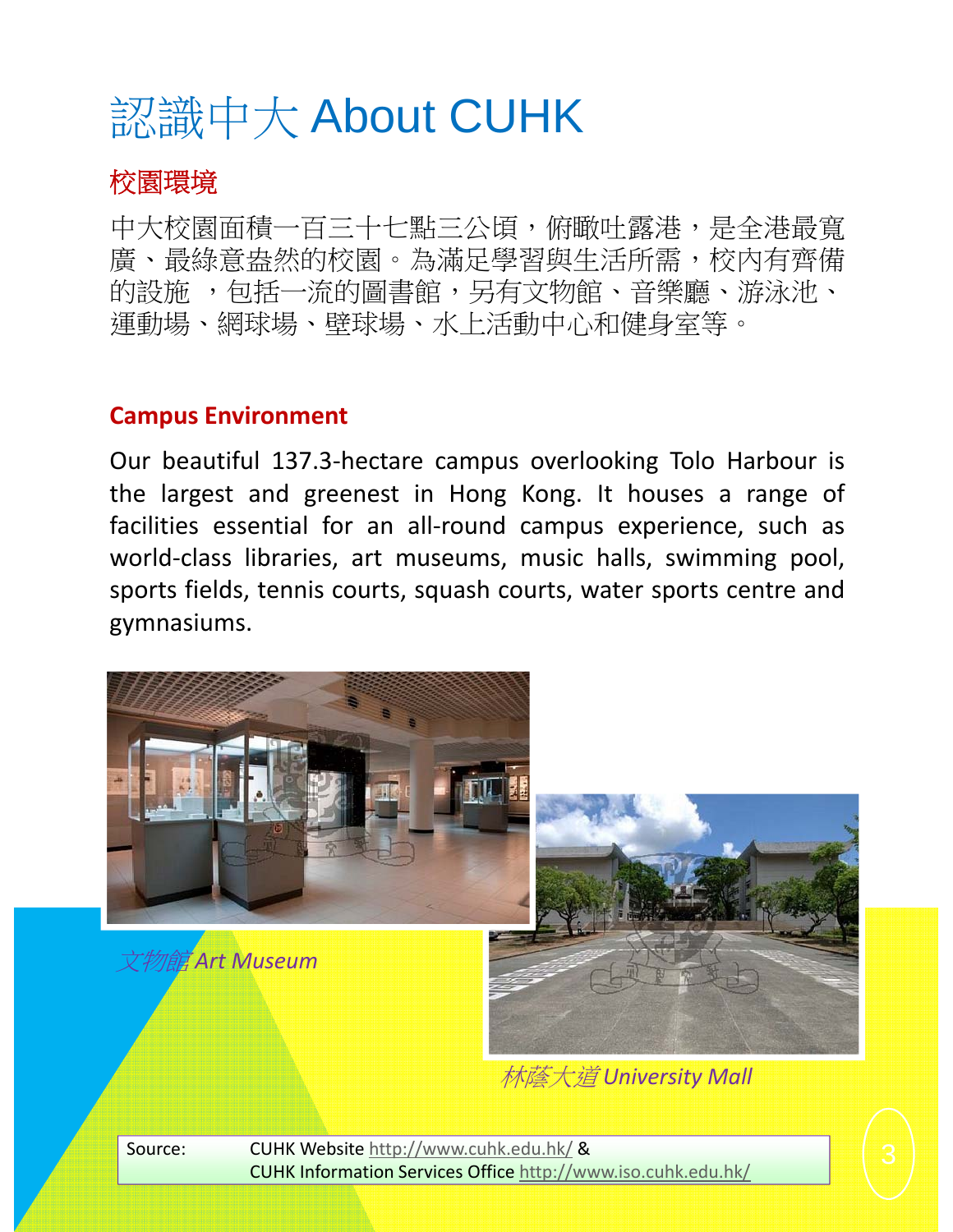## 認識中大 About CUHK

#### 獨有的書院制

書院制是中大特色,在本港大學中獨一無二。現有的成員書院 計有崇基學院、新亞書院、聯合書院和逸夫書院,和新增的晨 興書院、善衡書院、敬文書院、伍宜孫書院及和聲書院。它們 與大學相輔相成,提供以學生為本的全人教育和關顧輔導,加 強師生間的交流和互動,凝聚學生對書院和母校的歸屬感。

#### **Unique College System**

Of all Hong Kong universities, CUHK is the only one that offers a college experience. To our constituent colleges, Chung Chi, New Asia, United and Shaw, have recently been added Morningside, S.H. Ho, C.W. Chu, Wu Yee Sun and Lee Woo Sing, bring up the total number of colleges to nine. College programmes and activities complement the formal curricula by delivering whole‐person education and pastoral care. The college system also encourages intimate interaction among teachers, students and alumni.

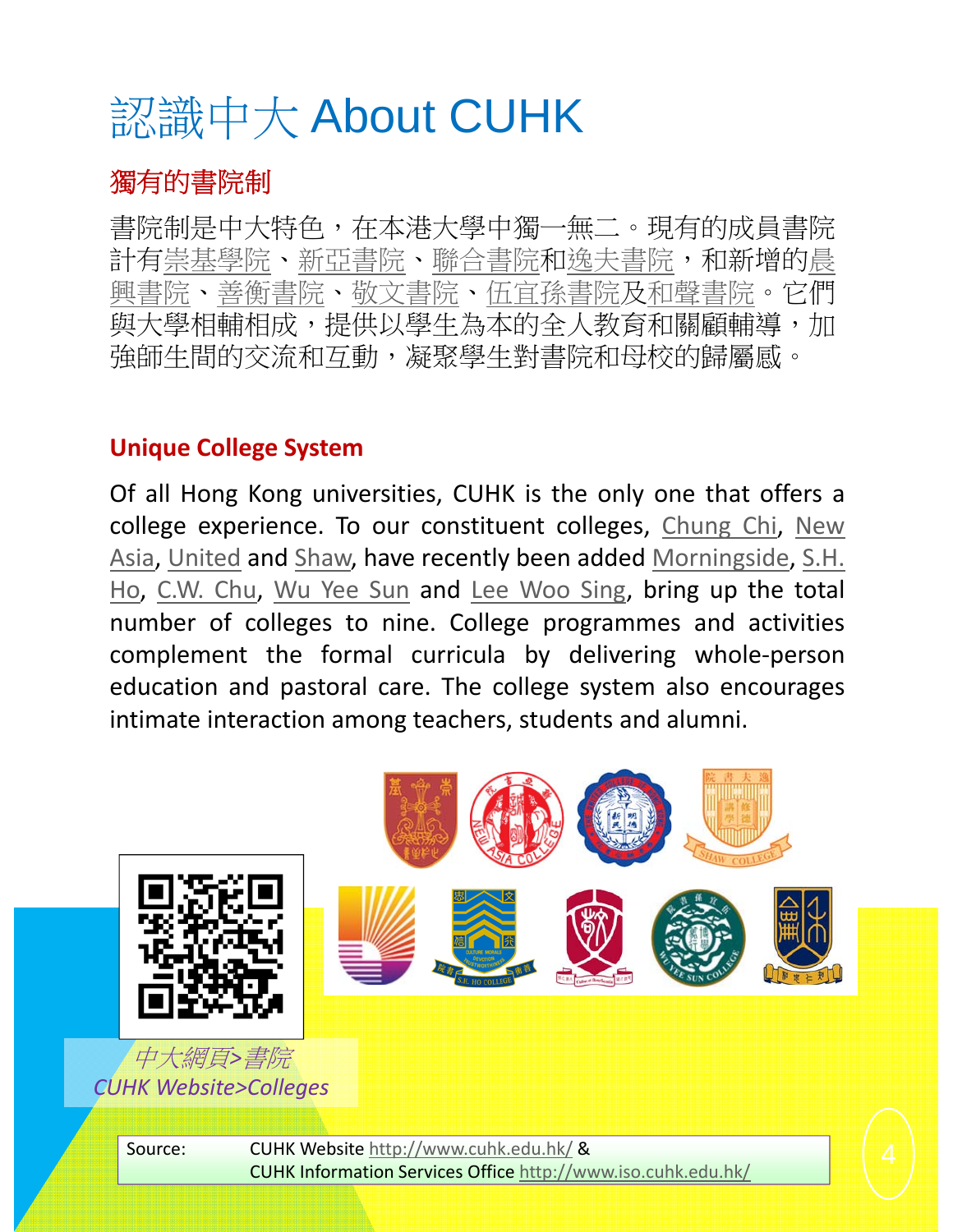# 認識中大圖書館 About CUHK Library

#### 中文大學圖書館簡介

香港中文大學圖書館包含七所圖書館:大學圖書館(UL)、新亞 書院錢穆圖書館(NAL)、崇基學院牟路思怡圖書館(CCL)、聯合書 院胡忠多媒體圖書館(UCL)、位於本地教學醫院的李炳醫學圖書 館(MEL)、建築學圖書館(ARL)及利國偉法律圖書館(LAW)。

#### **Introducing CUHK Library**

CUHK Library comprises of seven libraries: the University Library (UL), New Asia College Chien Mu Library (NAL), Chung Chi College Elisabeth Luce Moore Library (CCL), United College Wu Chung Multimedia Library (UCL), Li Ping Medical Library (MEL) at the local teaching hospital, the Architecture Library (ARL) and the Lee Quo Wei Law Library (LAW).



### 香港中文大學圖書館

The Chinese University of Hong Kong Library



中文大學圖書館網頁 *CUHK Library Website*



Source: CUHK Library Website http://www.lib.cuhk.edu.hk/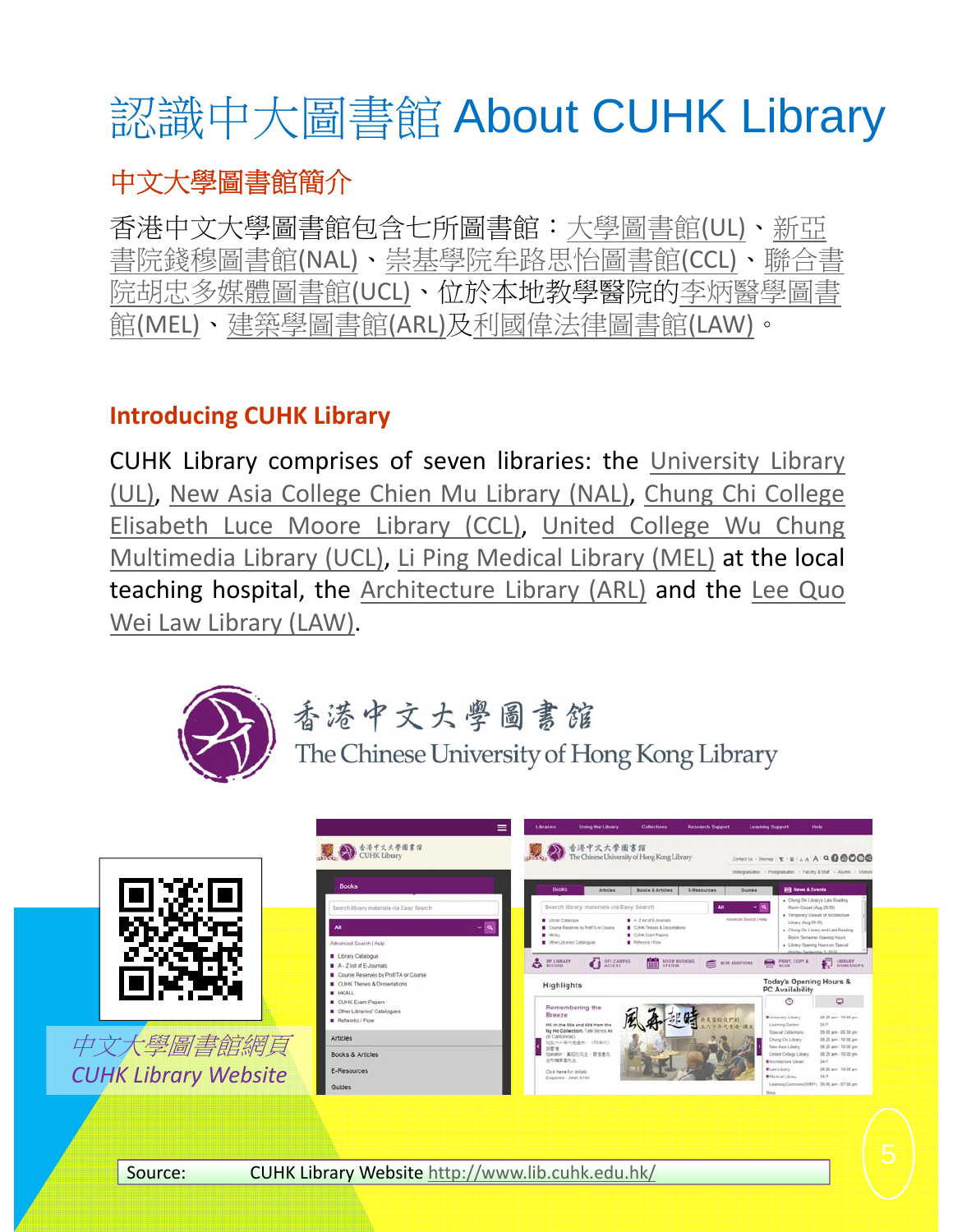# 認識中大圖書館 About CUHK Library

#### 館藏分佈 **Location of Collections**

| <b>CLASSES</b>                                                   | <b>SUBJECTS</b>                                  |              |              |              |  |              | UL CCL NAL UCL ARL LAW MEL |   |
|------------------------------------------------------------------|--------------------------------------------------|--------------|--------------|--------------|--|--------------|----------------------------|---|
| $\overline{A}$                                                   | General                                          |              |              |              |  |              |                            |   |
| $B - BD$                                                         | Philosophy                                       |              |              |              |  |              |                            |   |
| <b>BF</b>                                                        | Psychology                                       | $\checkmark$ |              |              |  |              |                            |   |
| <b>BH, BJ</b>                                                    | Aesthetics, Ethics                               |              |              |              |  |              |                            |   |
| $BL - BX$                                                        | Religion                                         |              | ✓            |              |  |              |                            |   |
| $C-F$                                                            | <b>History</b>                                   | $\checkmark$ |              |              |  |              |                            |   |
| G-GF/GN-GT                                                       | Geography / Anthropology                         | $\checkmark$ |              |              |  |              |                            |   |
| GV                                                               | Recreation, Sports                               |              | ✓            |              |  |              |                            |   |
| $\vert$ H                                                        | Social Sciences                                  | $\checkmark$ |              |              |  |              |                            |   |
|                                                                  | <b>Political Science</b>                         | ✓            |              |              |  |              |                            |   |
| $\overline{\mathsf{K}}$                                          | Law                                              |              |              |              |  |              | ✓                          |   |
|                                                                  | Education                                        |              | $\checkmark$ |              |  |              |                            |   |
| $\overline{\mathsf{M}}$                                          | <b>Music</b>                                     |              | $\checkmark$ |              |  |              |                            |   |
| N (except NA)                                                    | <b>Fine Arts</b>                                 |              |              | ✔            |  |              |                            |   |
| <b>NA</b>                                                        | Architecture                                     |              |              |              |  | $\checkmark$ |                            |   |
| P                                                                | Philology and Linguistics                        | ✓            |              |              |  |              |                            |   |
| PE, PR, PS                                                       | English Language & Literature,                   | ✓            |              |              |  |              |                            |   |
|                                                                  | American Literature                              |              |              |              |  |              |                            |   |
| PL (except 500 - 899)                                            | Chinese Language & Literature                    |              |              | $\checkmark$ |  |              |                            |   |
|                                                                  | (and other East Asian Languages & Lit.)          |              |              |              |  |              |                            |   |
| PL500 - PL899                                                    | Japanese Language & Literature                   |              | ✓            |              |  |              |                            |   |
| PN1560 - PN1599,                                                 | Performing Arts,                                 |              |              |              |  |              |                            |   |
| PN2000 - PN3310                                                  | <b>Theatre</b>                                   |              |              |              |  |              |                            |   |
| Other P sub-classes                                              | Other Languages & Literature                     | $\checkmark$ |              |              |  |              |                            |   |
| $\overline{O}$                                                   | Science & Pre-clinical Sciences                  | ✓            |              |              |  |              |                            | ✓ |
| S                                                                | Agriculture                                      | $\checkmark$ |              |              |  |              |                            |   |
| T (except TH)                                                    | <b>Technology</b>                                | $\checkmark$ |              |              |  |              |                            |   |
| $\mathbf{u}$                                                     | <b>Building Construction</b>                     |              |              |              |  | $\checkmark$ |                            |   |
| U, V                                                             | Military & Naval Science                         | $\checkmark$ |              |              |  |              |                            |   |
| W (NLM)                                                          | Medicine                                         |              |              |              |  |              |                            |   |
|                                                                  | <b>Bibliography and Library Science</b>          |              |              |              |  |              |                            |   |
| *Primary collection of audio-visual materials are located in UCL |                                                  |              |              |              |  |              |                            |   |
| Source:                                                          | CUHK Library Website http://www.lib.cuhk.edu.hk/ |              |              |              |  |              |                            |   |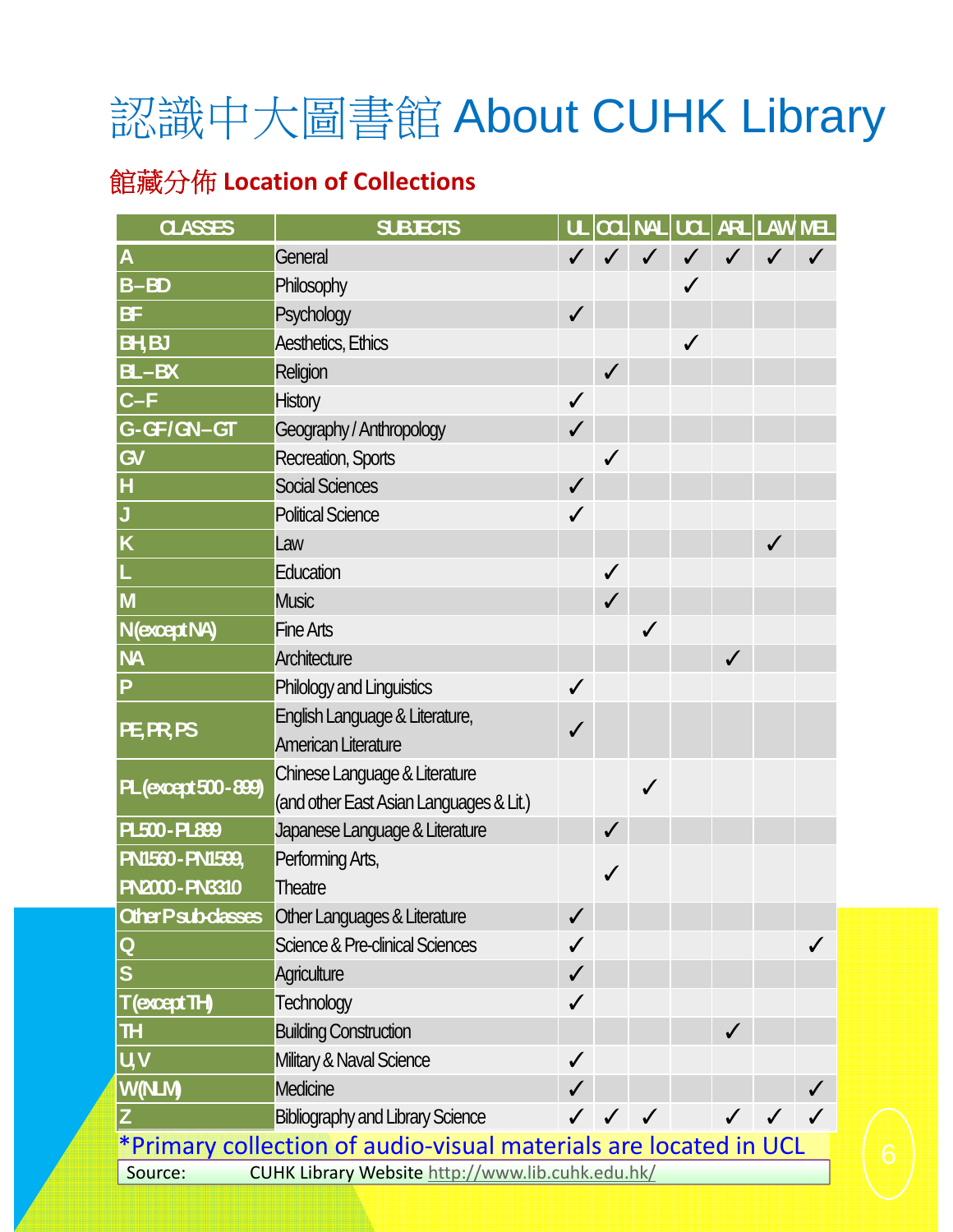# 館藏推介 - 學習技巧 Selected Collection - Learning Skills



**Title:** Caine and Caine's brain/mind learning principles **Call no.:** LB1060 .C25 1997 ucdvd

![](_page_6_Picture_3.jpeg)

**Success at University** 

Kathleen McMillan and Jonathan Wevers

The

**Title:** Essential study skills

**Call no.:** LB1049 .W624 2006 uci

**Title:** The smarter student: skills and strategies for success at university **Call no.:** LA637 .M37 2006 uci

Source: CUHK Library Website http://www.lib.cuhk.edu.hk/